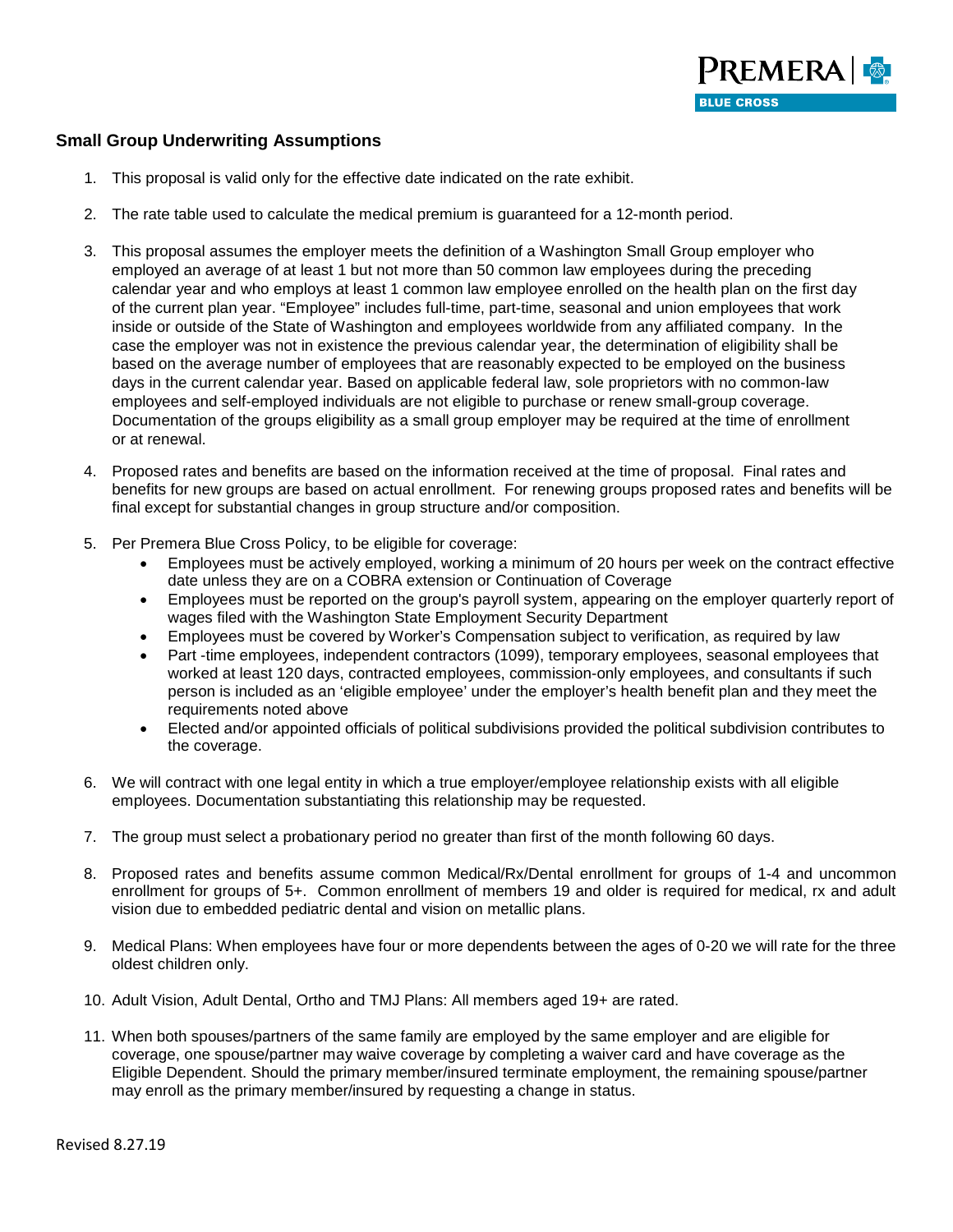- 12. The following contribution and participation requirements apply to new and renewing groups:
	- For groups with 1-4 employees, the employer's minimum contribution is 100% towards the employee cost. 100% of all eligible employees must participate. There is no dependent participation requirement, however, if dependent coverage is elected, the employer must contribute a minimum of 50% of the cost for dependent coverage and a minimum of 75% of eligible dependents must enroll.
	- For groups with 5-50 employees, the employer's minimum contribution is both 75% towards the employee cost and 0% towards the dependent cost or a minimum of 50% toward the total cost of the program for all rate tiers. 75% of all eligible employees and 25% of all eligible dependents must participate.
	- Employees or dependents with other verifiable group medical coverage, Medicare or Medicaid coverage are considered eligible participation exclusions and do not count against a group's participation requirement.
- 13. Minimum participation and contribution requirements do not apply for new groups enrolling during the open enrollment period (November 15th – December 15th for a January effective date).
- 14. Groups with 6-50 enrolled employees may include dual choice when combining two different Premera medical plans per the dual choice matrix. Minimum of 3 enrolled on each plan. Cannot mix medical only plans with medical plans that include embedded family dental. Groups with 10-50 enrolled employees may include triple choice when combining different Premera medical plans per the triple choice matrix. Minimum of 3 enrolled on each plan. Cannot mix medical only plans with medical plans that include embedded family dental.
- 15. Dependent coverage is available for children through the end of the month of their 26<sup>th</sup> birthday.
- 16. Recertification is required on any disabled or handicapped dependent child over the limiting age.
- 17. Coverage for retirees is not available to small groups.
- 18. Work-related illness and injuries are not covered except for owners, partners and executive officers. Work-related illness and injury is coordinated with the Worker's Compensation coverage. The contract is not in lieu of and does not affect any requirement for coverage by Worker's Compensation insurance for members who are not exempt.
- 19. For certain plans, employers are required to comply with restrictions on employer contributions to employee HSA accounts.
- 20. Our standard benefit and contract provisions apply.
- 21. For groups with fewer than 20 employees, this Plan is secondary to Medicare for enrollees 65 years of age or older. For groups with 20 or more employees, this Plan is primary to Medicare for enrollees 65 years of age or older.
- 22. Dual choice is not available on dental products.
- 23. Adult dental proposals assume the following:
	- Voluntary Dental for groups with 5-50 employees:
		- The greater of 5 employees or 30% of the eligible employees must enroll
		- Freestanding dental can be offered to groups with the greater of 5 employees or 30% of the eligible employees enrolled
		- All rates assume uncommon enrollment

Non-Voluntary Dental for groups with 2-50 employees:

- Groups of 2-4 must have common enrollment with the Medical plan. 100% employer contribution and participation is also required.
- The greater of 2 employees or 50% of the eligible employees must enroll
- Freestanding dental can be offered to groups with the greater of 5 employees or 50% of the eligible employees enrolled
- Orthodontia is available as a benefit enhancement to dental for groups with 26 or more enrolled employees. A benefit enhancement is available to dental groups with 26 or more enrolled employees
- TMJ is available as a benefit enhancement to dental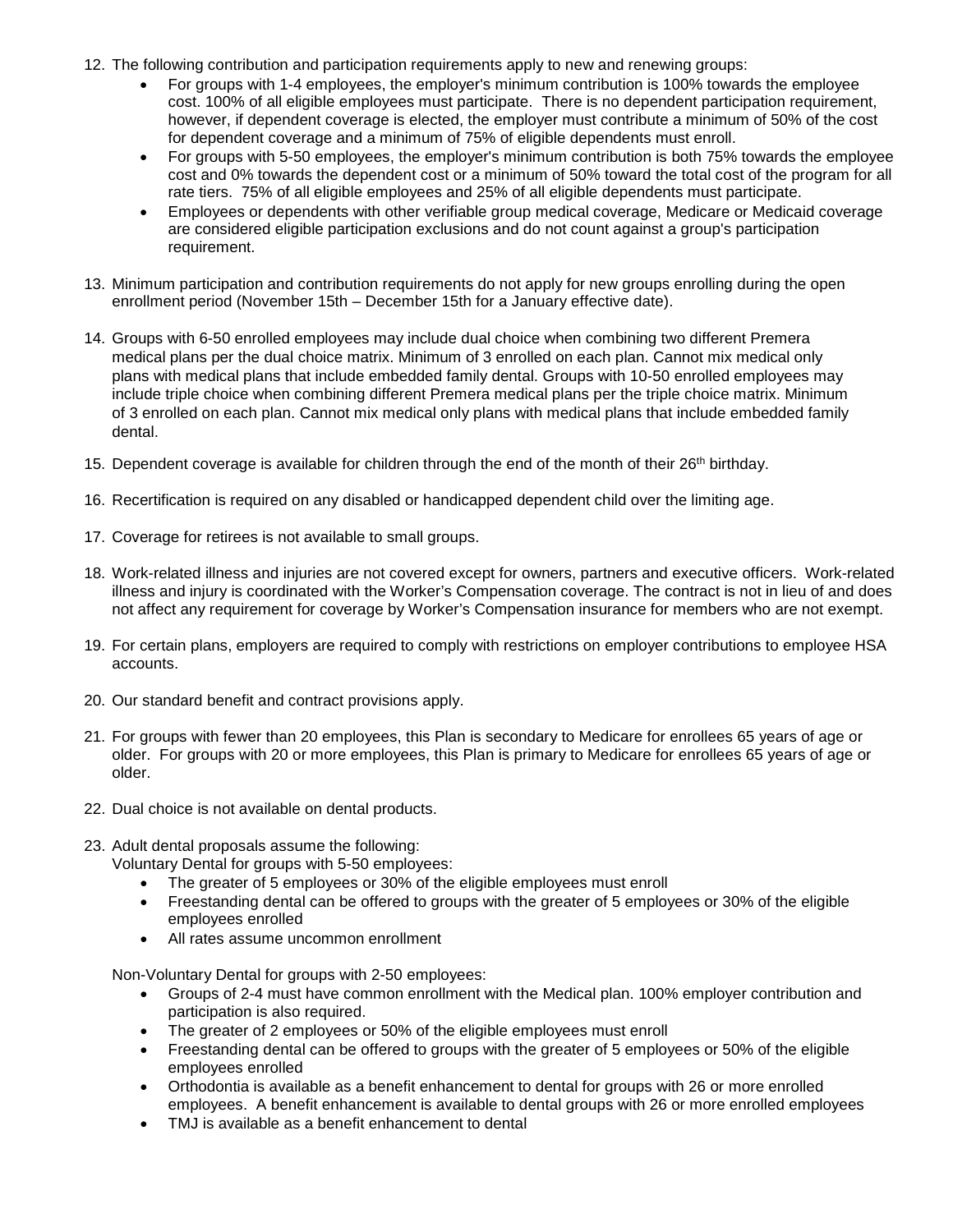- For groups of 5-50 employees: all rates assume uncommon enrollment
- Employer must contribute a minimum of 50% toward the employee premium or rate
- 24. No more than 3 billing locations or subdivisions will be established for each group. Additional locations require prior approval.
- 25. New group enrollment guidelines. Completed enrollment materials need to be received in our office by the 10th of the month prior to the effective date. If materials are not received by the 10th, the group will need to sign a Late Acknowledgment form indicating they understand that enrollment activities will not be completed by the first of the month. If the completed materials are not received prior to the 20th of the month prior to the effective date, the effective date will be delayed until the 1st of the following month. Completed enrollment materials are defined as follows:
	- Completed Group Master Application & Benefit Selection Worksheet
	- Quoted rates and quoted census accepted by the group
	- Member enrollment applications or the enrollment spreadsheet
	- Personal Funding Account Materials (if applicable)
	- Late Enrollment Acknowledgement Form (if applicable)
- 26. All employees waiving coverage may need to include a signed Waiver form at enrollment. If waiving due to other coverage, a copy of their current carrier ID card needs to be included.
- 27. All groups requesting to waive the probationary period on key employees will need to certify that the employee is in fact a key employee by signing a Key Employee Verification Form.
- 28. We reserve the right to re-rate or rescind this proposal if any of the assumptions prove false or contradictory.
- 29. All rates assume that none of the deductible, coinsurance, or copayments are self-insured by the group.
- 30. This proposal assumes we are the sole health plan for the group's health care benefits. No other health plans may be offered.
- 31. Enrollment of a group that does not comply with one or more requirements in this document shall not be construed as a waiver of our rights under the remaining requirements listed in this document.
- 32. This proposal is an illustration, not a contract. If coverage is applied for and accepted, actual rates may vary depending on exact enrollment, final plan benefits, locations, effective date and other possible adjustments. When coverage is approved, complete details of the plan will be provided in the benefits plan booklet.

## **For More Information**

Premera Blue Cross is required to provide the following information to prospective and renewing purchasers for review by interested employees. Please share the information included with this proposal with any interested employees.

## **Covered Benefits**

The proposal shows which benefits are included on the quoted plan(s), including prescription drug benefits. The summary of benefits shows applicable benefit limitations and includes information about additional benefits, including prescription drug benefits.

## **Member Costs**

It is the responsibility of the employer to share with their employees any premium cost sharing requirements.

The proposal shows applicable deductible, coinsurance and copays for the quoted plan(s). A summary of benefits will provide more detail about deductibles, coinsurance, and copays, for specific benefits, as applicable.

Additional information about our health plans and company procedures is available:

- our product offerings
- benefit exclusions